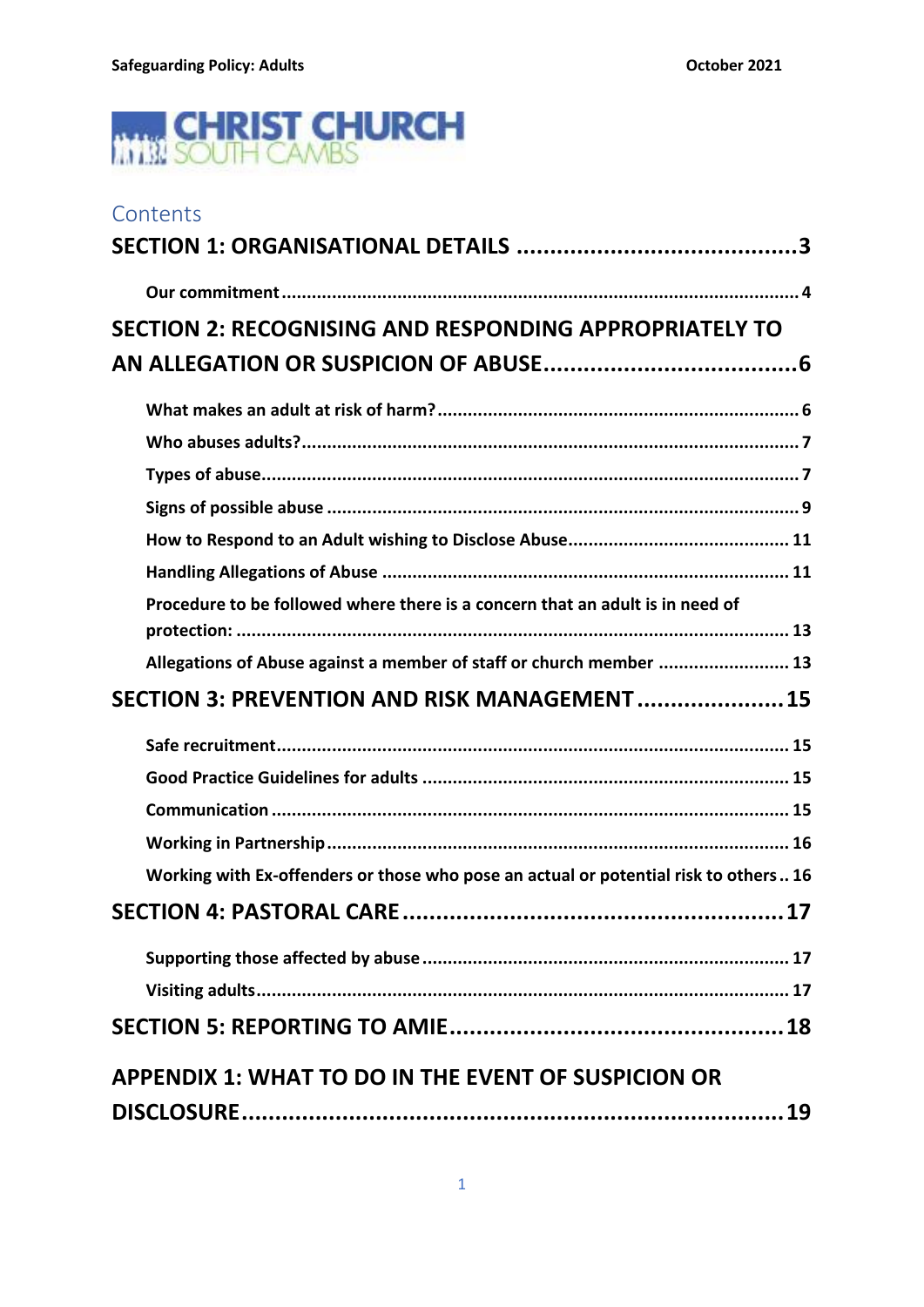| <b>APPENDIX 2: FORM FOR REPORTING AN</b>   |  |
|--------------------------------------------|--|
| INCIDENT/DISCLOSURE/ALLEGATION/CONCERN  20 |  |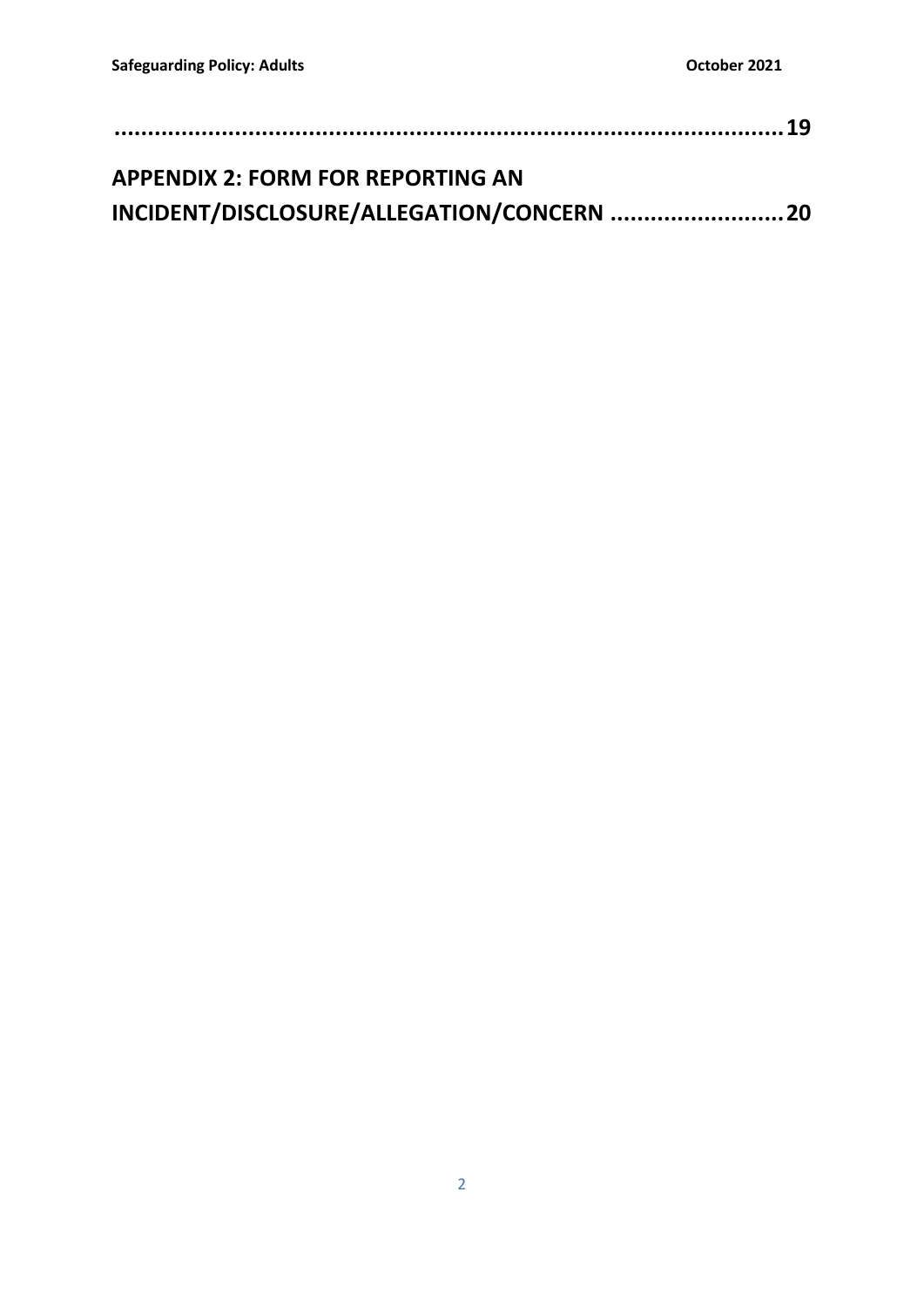# **Section 1: Organisational Details**

Christ Church South Cambs is led by Rev Tim Chapman, supported by a team of Elders, Trustees and 3 staff: 2 part time Youth Workers and one part time Pastoral Associate, as well as a Volunteer Staff Worker. A number of adults in the church are regularly involved in providing pastoral and practical support to vulnerable adults, either as staff or on a voluntary basis. DBS checks are carried out for all those involved, references are sought and a Safeguarding induction is provided.

This policy and attached practice guidelines have been devised in consultation with Christian Safeguarding Services (CSS) and other safeguarding bodies.

The Safeguarding Policy is lodged with Christian Safeguarding Services (CSS) and Anglican Mission in England and is also displayed on our website.

| <b>NAME</b>                        | Christ Church South Cambridgeshire                                                                                                        |
|------------------------------------|-------------------------------------------------------------------------------------------------------------------------------------------|
| <b>ADDRESS</b>                     | 6 Wakelin Avenue, Sawston, Cambridge, CB22 3DS                                                                                            |
| <b>ADDRESS FOR SUNDAY</b>          | Lower School Hall, Sawston Village College, New Road,                                                                                     |
| <b>MEETINGS</b>                    | Sawston, Cambridge, CB22 3BP                                                                                                              |
| <b>TEL NO:</b>                     | 01223 830 169                                                                                                                             |
| <b>EMAIL ADDRESS:</b>              | Minister: tim@christchurchsouthcambs.org                                                                                                  |
|                                    | Church Office: admin@christchurchsouthcambs.org                                                                                           |
| <b>DESIGNATED SAFEGUARDING</b>     | Catherine Kang                                                                                                                            |
| <b>LEAD (CHILDREN AND YOUNG</b>    | Catherine.e.kang0@gmail.com                                                                                                               |
| <b>PEOPLE)</b>                     | 07423 723255                                                                                                                              |
| <b>DESIGNATED SAFEGUARDING</b>     | Sue Duraikan                                                                                                                              |
| <b>LEAD (ADULTS</b>                | sue@duraikan-training.com                                                                                                                 |
|                                    | 07879 631426                                                                                                                              |
| <b>SAFEGUARDING SUPPORT</b>        | <b>Christian Safeguarding Services</b>                                                                                                    |
| <b>ORGANISATION</b>                | contact@thecss.co.uk                                                                                                                      |
|                                    | 0116 218 4420                                                                                                                             |
| <b>MEMBERSHIP OF</b>               | Anglican Mission in England                                                                                                               |
| DENOMINATION/ORGANISATION          |                                                                                                                                           |
| <b>CHARITY NUMBER</b>              | 1122316                                                                                                                                   |
| <b>COMPANY NUMBER</b>              | 06381221                                                                                                                                  |
| <b>REGULATORS DETAILS (IF ANY)</b> | None                                                                                                                                      |
| <b>INSURANCE COMPANY</b>           | Ansvar Insurance Church Fellowship Connect Insurance<br>policy (including employer's liability and public liability)<br>number CHF2192822 |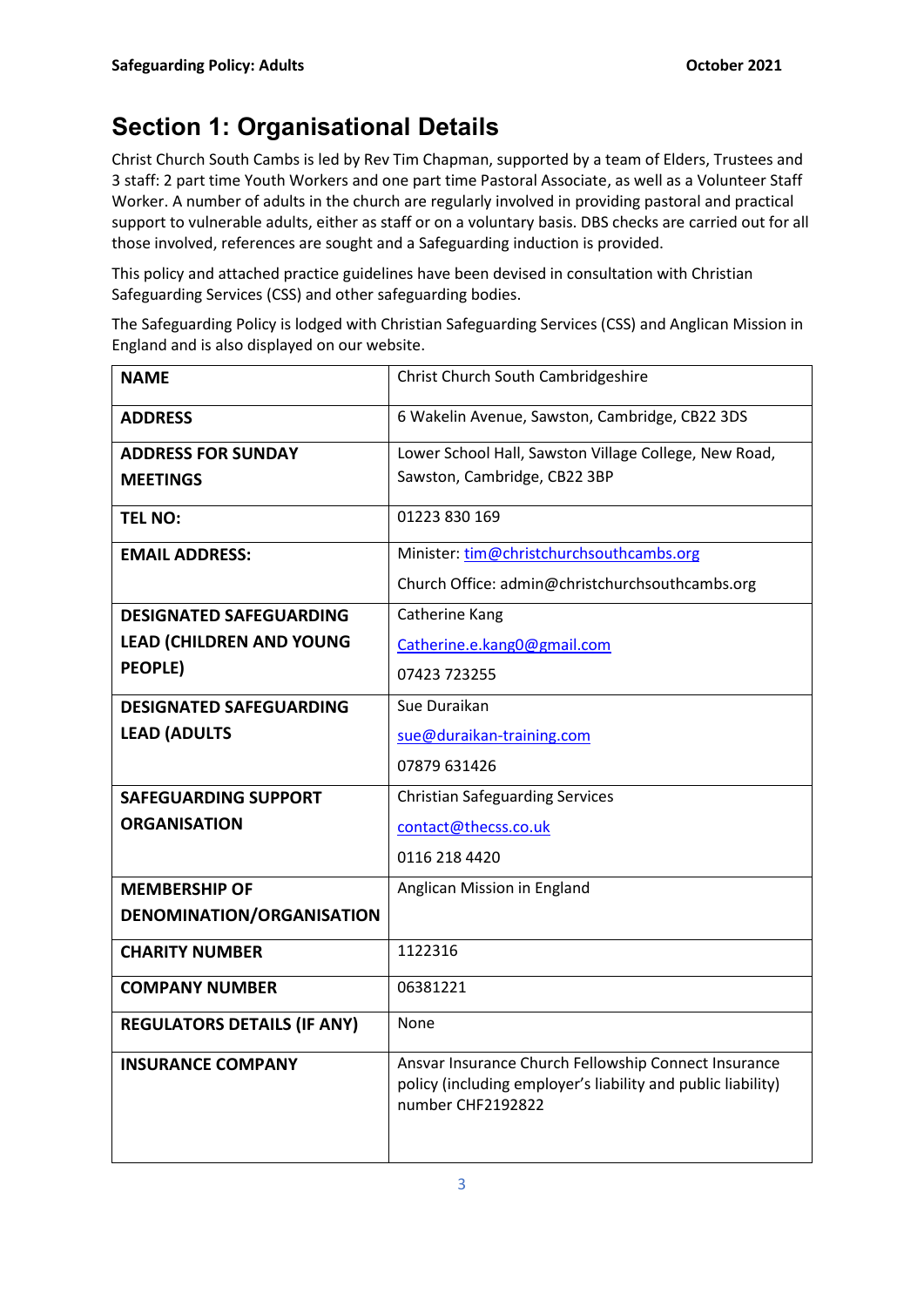# **Our commitment**

- Everyone who engages with our church community has the right to be protected from any form of bullying or harassment, exploitation or abuse and we will seek to ensure that we provide a caring and nurturing environment that is open and transparent and that promotes the raising of concerns with senior leaders
- We have a particular responsibility to protect and promote the wellbeing of those who are vulnerable; particularly to children, young people and adults at risk of abuse; ensuring they are safe while in our care and that we respond appropriately to disclosures or indicators that they are experiencing abuse or neglect while in our care or elsewhere
- Every member of our church community has a responsibility to act to support the values and commitments outlined in this policy
- At Christ Church, we learn from the Bible. All adults and children are encouraged in their own teaching groups to examine the Bible for themselves, test the evidence and make their own decisions. Although the Bible does contain serious warnings, these are always presented in an age-appropriate way, in the context of the whole Bible. We make it clear that it is God who rescues us by his free gift of salvation for anyone who believes. We encourage all parents to come to the planning meetings for children's teaching, to read the materials and discuss them at home. Parents are always free to come into children's groups to observe if they wish.

## **Our approach to safeguarding is shaped by our belief as Christians that:**

- We are to honour those that God has set in authority over us and to live as responsible and good citizens in the time and place that God has set us in
- Every human life, including that of the unborn, is valuable to God and each person bears his image
- We live in a fallen and sinful world, where there are many risks and dangers and we must seek to protect everyone, but particularly the vulnerable in our midst from those dangers
- God cares for the widow, the orphan, and the stranger; he calls us to protect and care for those who are vulnerable in our society, to oppose exploitation and to strive for justice
- Jesus' example was one of valuing, accepting, and caring about everyone
- We are to love those around us as God loves them and to seek to bring healing, restoration and reconciliation to broken and damaged lives by the manifestation of the love of God through us
- The church is not a gathering of sinless and perfect people, but rather a community of grace where we seek to encourage one another to grow in faith and obedience to God
- We are called to encourage and challenge each other lovingly and to spur one another on to greater holiness and obedience to God in an attitude of humility, grace and forgiveness
- Where necessary, the church may impose formal discipline on its members in accordance with its policies

The Leadership undertakes to:

- Endorse and follow all national and local safeguarding legislation (Mental Capacity Act 2005 Equality Act 2010, Care Act 2014, Prevent Duty 2016), and procedures
- Work together with the local authority, police and local Safeguarding Adults Board and to seek their advice when necessary
- Develop a culture of awareness of safeguarding issues to help protect everyone
- Promote the inclusion, empowerment and wellbeing of all adults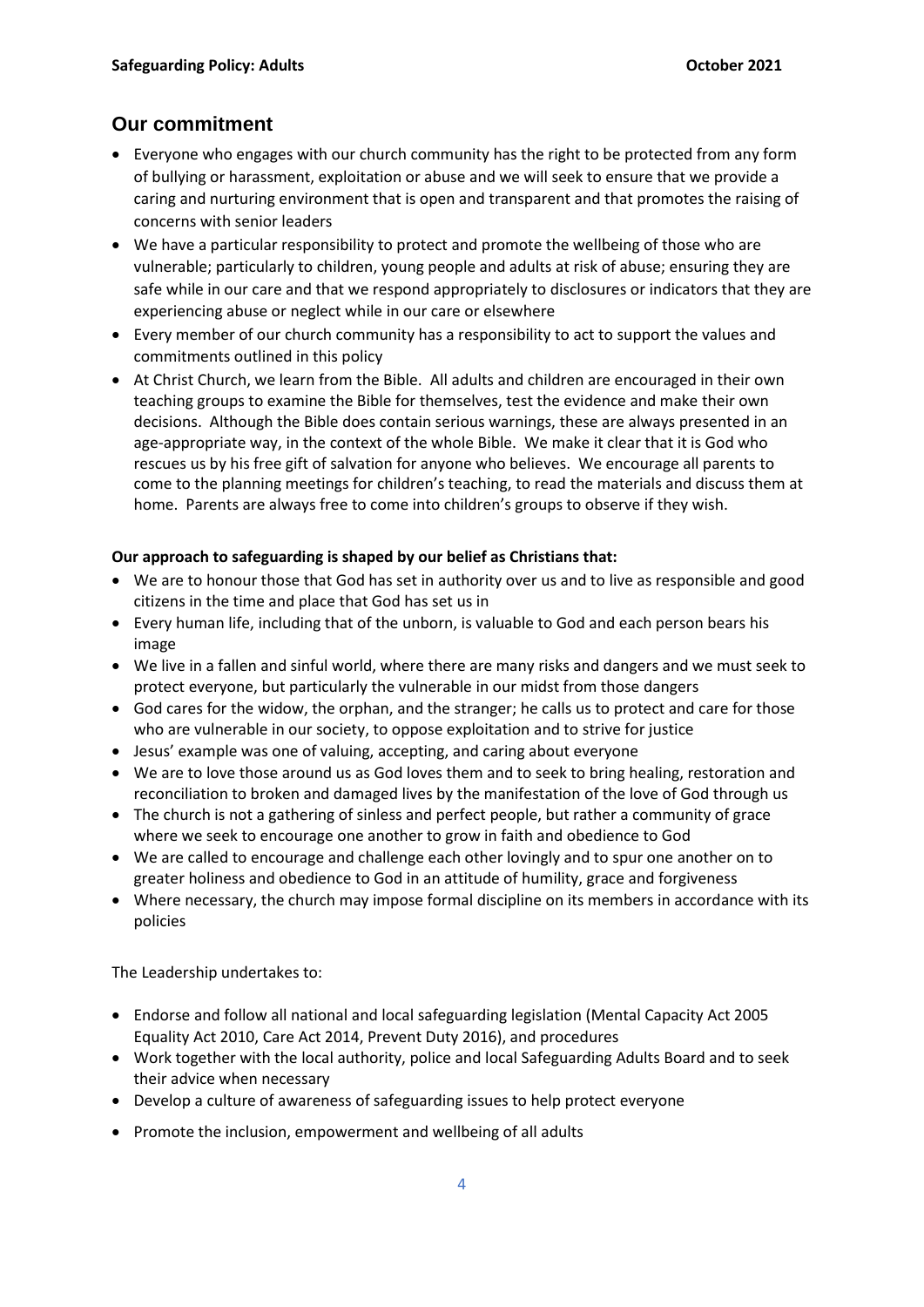- Ensure that, so far as is in our power, the premises meet the requirements of the Equality Act 2010 and that it is welcoming and inclusive. We rent premises for all whole-church events, either in a school or a community centre, and the owners of these premises also have a duty to meet the requirements of the Act.
- Provide respectful pastoral ministry to all, recognising any power imbalance within such a relationship
- Safeguard all adults who may be at risk of abuse or neglect, ensuring their wellbeing in the life of the church
- Equip church staff and members to be alert to the abuse of adults and aware of their duty to report any suspected abuse or neglect
- Promote safe practice by those in positions of trust
- Recruit with care all church staff and volunteers involved in any pastoral role by following best practice in recruitment and selection
- Support, resource, train and regularly review those who undertake work amongst adults who may be at risk
- Support anyone who has suffered abuse by offering or arranging sensitive and informed pastoral care, including support to make a complaint if so desired
- Support the Designated Safeguarding Leads in their work and in any action they may need to take in order to protect adults at risk of harm.
- Ensure any proposed activities meet safeguarding requirements, whether they are in person or online
- Review this policy and practice guidelines annually
- The Leadership agrees not to allow the document to be copied by other organisations.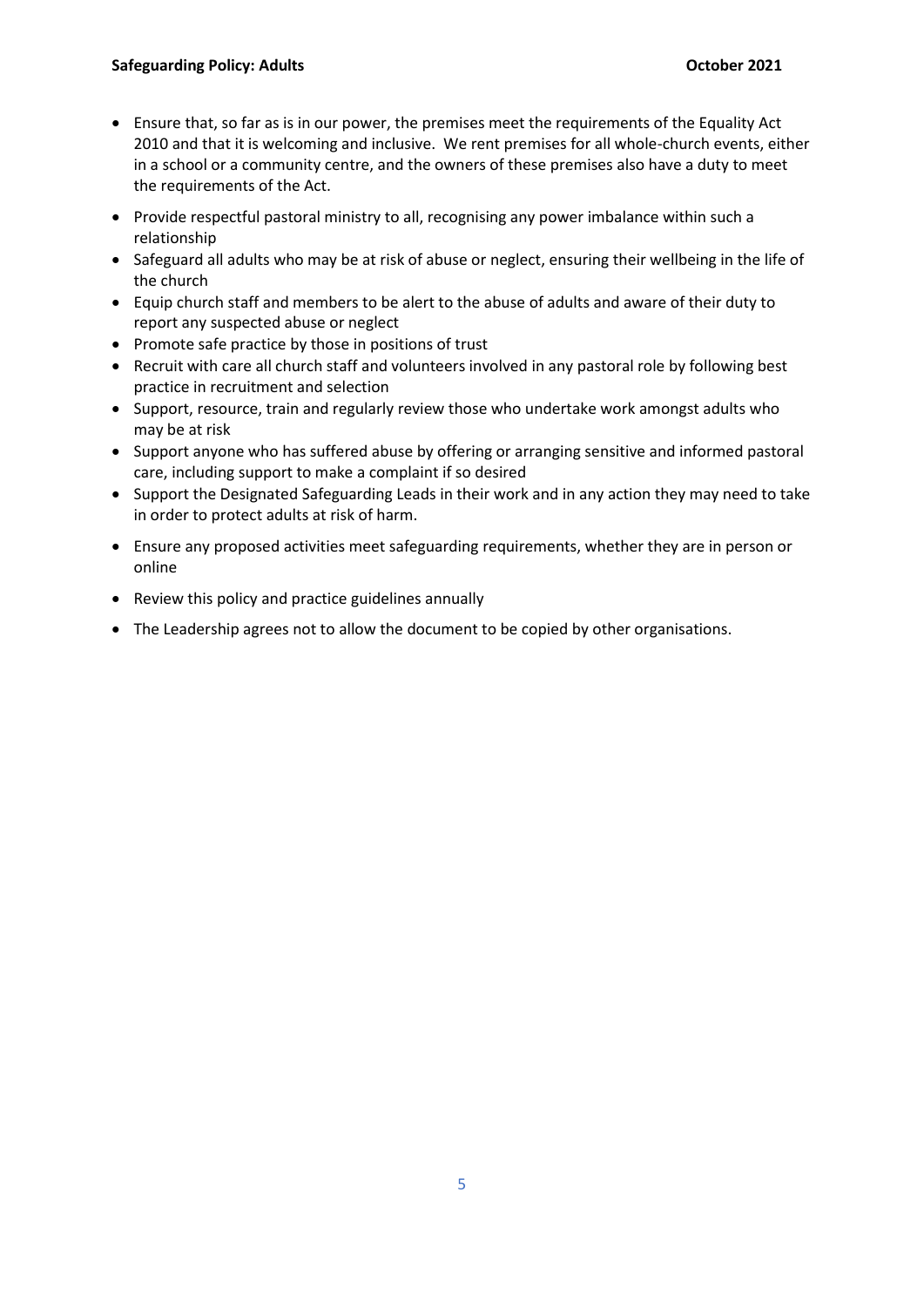# **Section 2: Recognising and responding appropriately to an allegation or suspicion of abuse**

# **What makes an adult at risk of harm?**

A person aged 18 or over can be at risk of harm when their ability to protect himself or herself from violence, abuse, neglect or exploitation is significantly impaired through physical or mental disability, illness, old age, emotional fragility, distress, or otherwise: and for that purpose, the reference to being impaired is to being temporarily or indefinitely impaired.

Please note that some adults may not consider themselves vulnerable but may be at risk of being abused by individuals in positions of leadership and responsibility. It is important to recognise that the factors described below do not, of themselves, mean that a person is vulnerable. It is a combination of these factors and the circumstances that a person finds him/herself in that can make an individual at risk of abuse or neglect.

| Some factors that increase risk of harm include:                                                                                                                                                                                                                                                                                                                                  | People who may be at particular risk of harm<br>include:                                                                                                                                                                                                                                |
|-----------------------------------------------------------------------------------------------------------------------------------------------------------------------------------------------------------------------------------------------------------------------------------------------------------------------------------------------------------------------------------|-----------------------------------------------------------------------------------------------------------------------------------------------------------------------------------------------------------------------------------------------------------------------------------------|
| A mental illness, chronic or acute<br>A sensory or physical disability or<br>impairment<br>A learning disability<br>A physical illness<br>Dementia<br>An addiction to alcohol or drugs<br>Failing faculties of old age<br>A permanent or temporary reduction in<br>physical, mental or emotional capacity<br>brought about by life events such as<br>bereavement, abuse or trauma | Those who are homeless<br>Refugee families or individuals<br>$\bullet$<br>(including those seeking asylum)<br>Victims/survivors of domestic abuse -<br>$\bullet$<br>direct violence and/ or significant<br>emotional coercion<br>Those who have suffered historic abuse<br>in childhood |
| These factors may not exist in isolation: for<br>example, someone with a drink problem<br>masking underlying dementia; or a frail<br>housebound elderly person with underlying<br>depression.                                                                                                                                                                                     |                                                                                                                                                                                                                                                                                         |

Safeguarding duties (as defined in the Care Act 2014) apply to an adult, over the age of 18, who meets the following criteria:

- Has need for care and support (whether or not the local authority is meeting any of these needs) and
- Is not able to protect him/herself from either the risk of, or the experience of abuse or neglect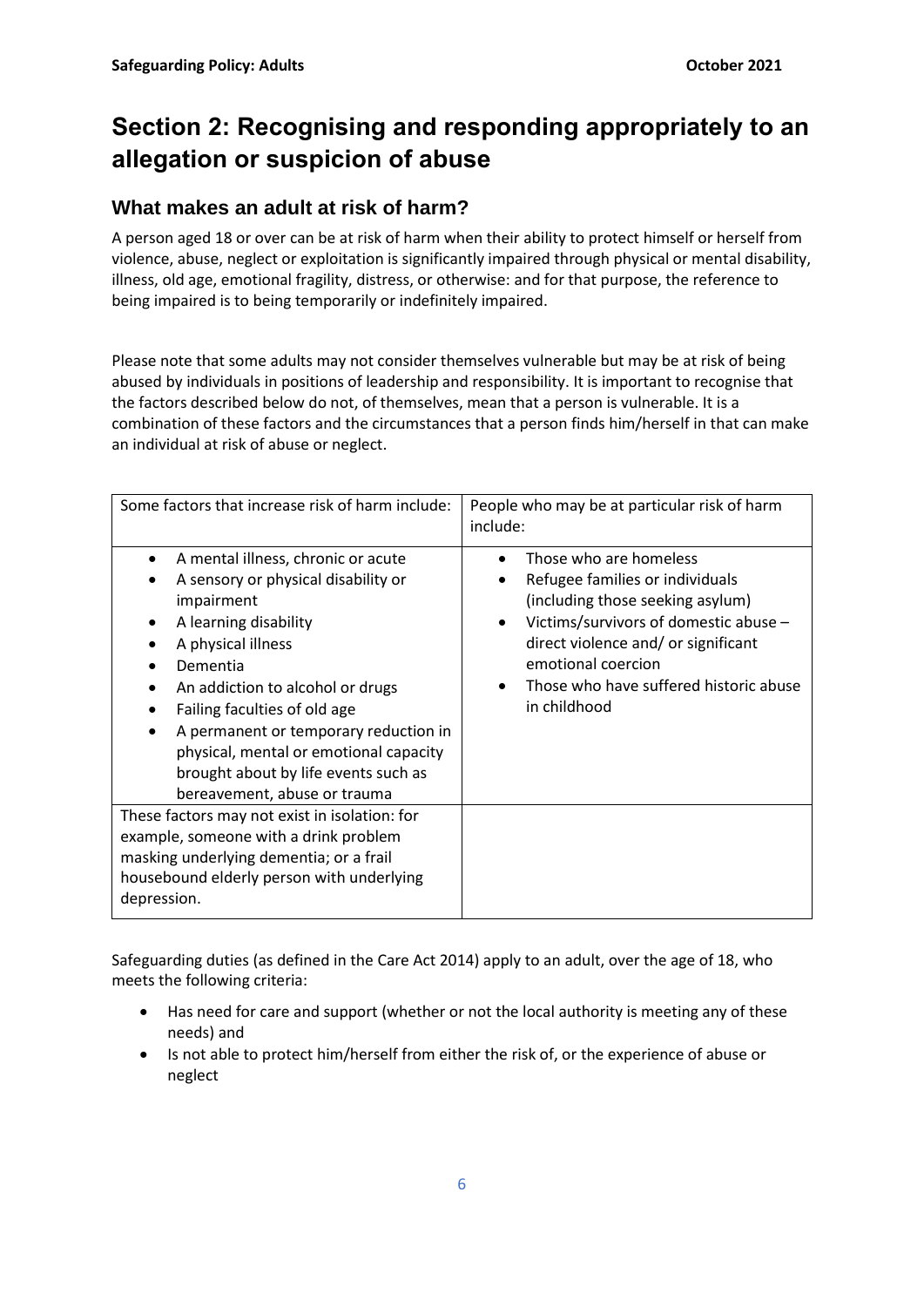## **Who abuses adults?**

Defining abuse against an adult at risk of harm is a difficult and complex issue. A person may abuse by inflicting harm, or failing to prevent harm. Adults in need of protection may be abused within a family, an institution or a community setting. Very often the abuser is known or in a trusted relationship with the adult at risk of harm.

Potentially anyone, adult or child, can be the abuser of an adult. Abuse will sometimes be deliberate, but it may also be an unintended consequence of ignorance or lack of awareness. Alternatively it may arise from frustration or lack of support. The list can include:

- Relatives of the person, including spouse or children. It will sometimes include a relative who is the main carer.
- Neighbours
- Paid carers
- Workers in places of worship
- People who are themselves vulnerable and /or are users of a care service
- Confidence tricksters who prey on people in their homes or elsewhere

#### *Relatives who are main carers*

Carers can experience considerable stress, exhaustion and frustration without respite or support. This can lead to unintended poor care or abuse. Relatives who are the main carers may also be subject to abuse by those for whom they are caring. This abuse is often endured for long periods and unreported.

#### *Institutions*

All people living in institutions are more likely to have a degree of vulnerability. Some church members may be visiting adults in institutions – hospitals, prisons and residential homes. If, as part of these responsibilities, you have concerns about the care being given and/or the way someone is being treated, inform the DSL, who will contact CSS on your behalf. You are always welcome to contact CSS directly. You can also refer directly to the institution or raise concerns with the appropriate inspection or complaints body.

## **Types of abuse**

## **Physical abuse**

Physical abuse may involve assault, hitting, slapping, poisoning, burning or scalding, misuse of medication, restraint or inappropriate physical sanctions.

#### **Psychological abuse**

Including emotional abuse, threats of harm or abandonment, deprivation of contact, humiliation, blaming, controlling, intimidation, coercion, harassment, verbal abuse, cyber bullying, isolation or unreasonable or unjustified withdrawal of services or supportive networks

#### **Sexual abuse**.

Including rape, indecent exposure, sexual harassment, inappropriate looking or touching, sexual teasing or innuendo, sexual photography, subjection to pornography or witnessing sexual acts, sexual assault or sexual acts to which the adult has not consented or was pressured into consenting

#### **Financial or material abuse**

Including theft, fraud, internet scamming, coercion in relation to an adult's financial affairs or arrangements, including or in connection with wills, property, inheritance or financial transactions,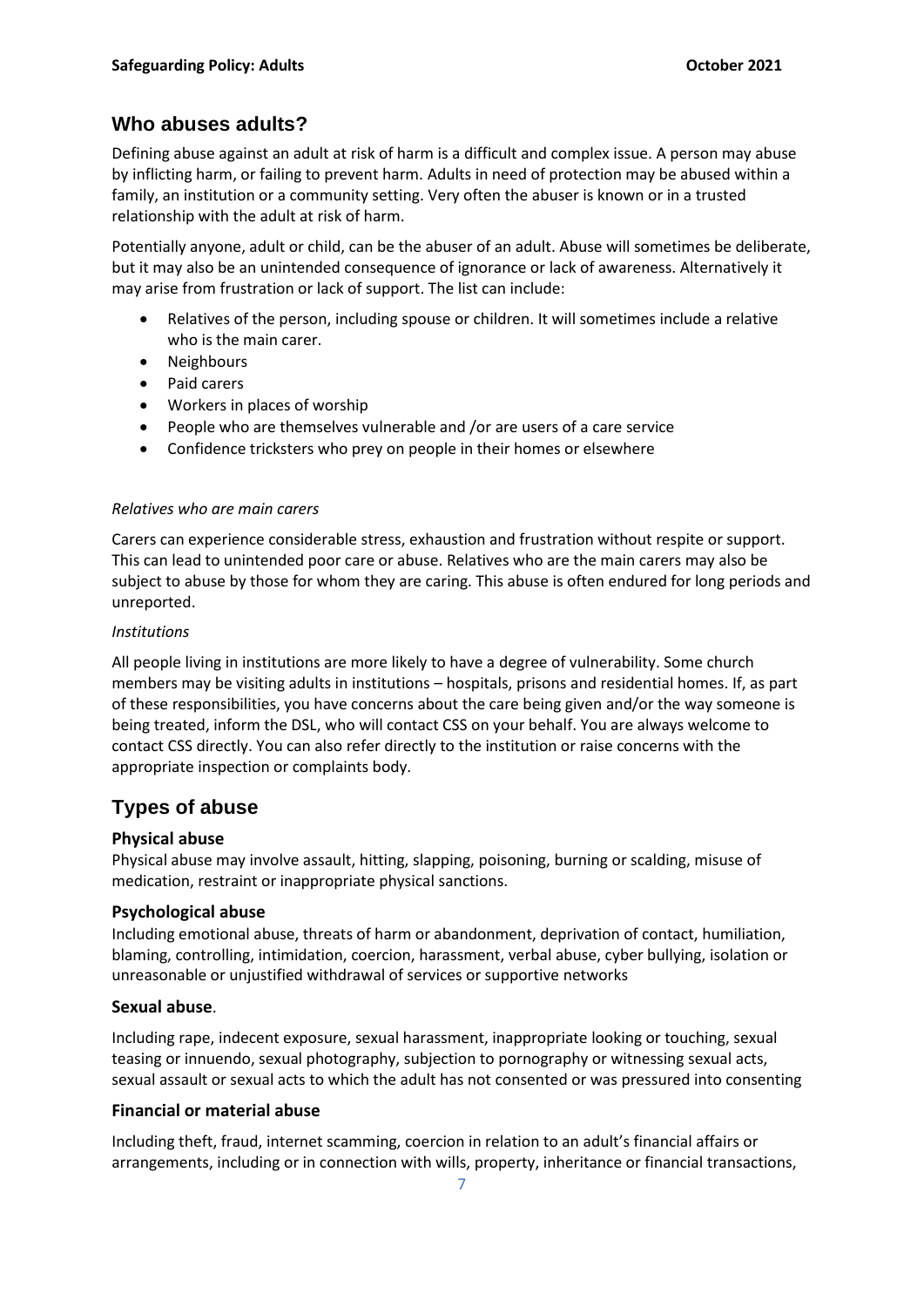or the misuse or misappropriation of property, possessions or benefits.

#### **Discriminatory abuse**

Including forms of harassment, slurs or similar treatment, because of race, gender, gender identity, age, disability, sexual orientation or religion.

#### **Institutional abuse**

Including neglect and poor care practice within an institution or care setting such as a hospital or care home, or in relation to care provided in one's own home. It may range from one-off incidents to ongoing ill-treatment. It can be through neglect or poor professional practice as a result of structure, policies, processes and practices within an organisation.

#### **Neglect and acts of omission**

Including ignoring medical, emotional or physical care needs, failure to provide access to appropriate healthcare and support or educational services, the withholding of the necessities of life, such as medication, adequate nutrition and heating

#### **Self-neglect**

This covers a wide range of behaviour: neglecting to care for one's personal hygiene, health or surroundings and includes behaviour such as hoarding.

#### **Spiritual Abuse**

Linked with emotional abuse, spiritual abuse could be defined as an abuse of power, often done in the name of God or religion, which involves manipulating or coercing someone into thinking, saying or doing things without respecting their right to choose for themselves. Some indicators of spiritual abuse might be a leader who is intimidating and imposes his/her will on other people, perhaps threatening dire consequences or the wrath of God if disobeyed. He or she may say that God has revealed certain things to them and so they know what is right. Those under their leadership are fearful to challenge or disagree, believing they will lose the leader's (or more seriously God's) acceptance and approval.

#### **Domestic abuse**

The UK Government defines this as 'any incident or pattern of incidents of controlling, coercive, threatening behaviour, violence or abuse between those aged 16 or over who are, or have been, intimate partners or family members regardless of gender or sexuality.'

The abuse can encompass, but is not limited to: psychological, physical, sexual, financial, emotional, so-called honour based violence.

The Government's definition of domestic violence includes acts perpetrated by extended family members as well as intimate partners. Consequently, acts such as forced marriage and other socalled 'honour crimes', which can include abduction and homicide, come under the definition of domestic abuse.

### **Where there are children in the household, even if there is no disclosure of abuse directed towards them, it is mandatory to report Domestic Abuse to outside authorities.**

#### **Modern slavery**

Encompasses slavery, human trafficking, forced labour and domestic servitude. Traffickers and slave masters use whatever means they have to coerce, deceive and force individuals into a life of abuse, servitude and inhumane treatment.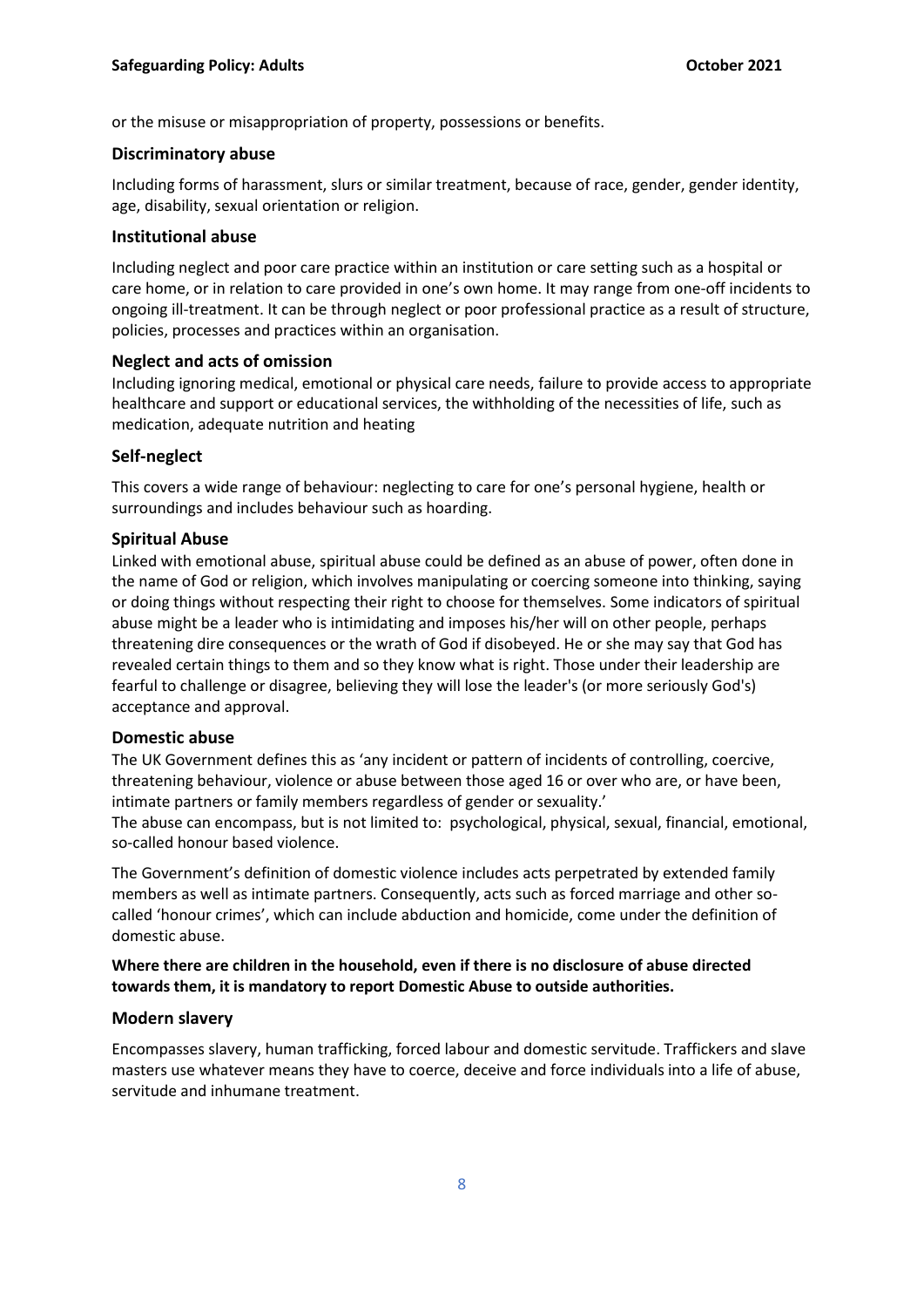# **Signs of possible abuse**

## **Physical**

- A history of unexplained falls, fractures, bruises, burns, minor injuries
- Signs of under or over use of medication and/or medical problems unattended

### **Psychological**

- Alteration in psychological state e.g. withdrawn, agitated, anxious, tearful
- Intimidated or subdued in the presence of the carer
- Fearful, flinching or frightened of making choices or expressing wishes
- Unexplained paranoia

### **Sexual**

- Pregnancy in a woman who is unable to consent to sexual intercourse
- Unexplained change in behaviour or sexually implicit/explicit behaviour
- Torn, stained or bloody underwear and/or unusual difficulty in walking or sitting
- Infections or sexually transmitted diseases
- Full or partial disclosure or hints of sexual abuse
- Self-harming

### **Financial or Material**

- Disparity between assets and living conditions
- Unexplained withdrawals from accounts or disappearance of financial documents
- Sudden inability to pay bills
- Carers or professionals fail to account for expenses incurred on a person's behalf
- Recent changes of deeds or title to property

## **Discriminatory**

- Inappropriate remarks, comments or lack of respect
- Poor quality or avoidance of care

## **Institutional**

- Lack of flexibility or choice over meals, bed times, visitors, phone calls etc
- Inadequate medical care and misuse of medication
- Inappropriate use of restraint
- Sensory deprivation e.g. denial of use of spectacles or hearing aids
- Missing documents and/or absence of individual care plans
- Public discussion of private matter
- Lack of opportunity for social, educational or recreational activity

#### **Neglect or Omission**

- Malnutrition, weight loss and /or persistent hunger
- Poor physical condition, poor hygiene, varicose ulcers, pressure sores
- Being left in wet clothing or bedding and/or clothing in a poor condition
- Failure to access appropriate health, educational services or social care
- No callers or visitors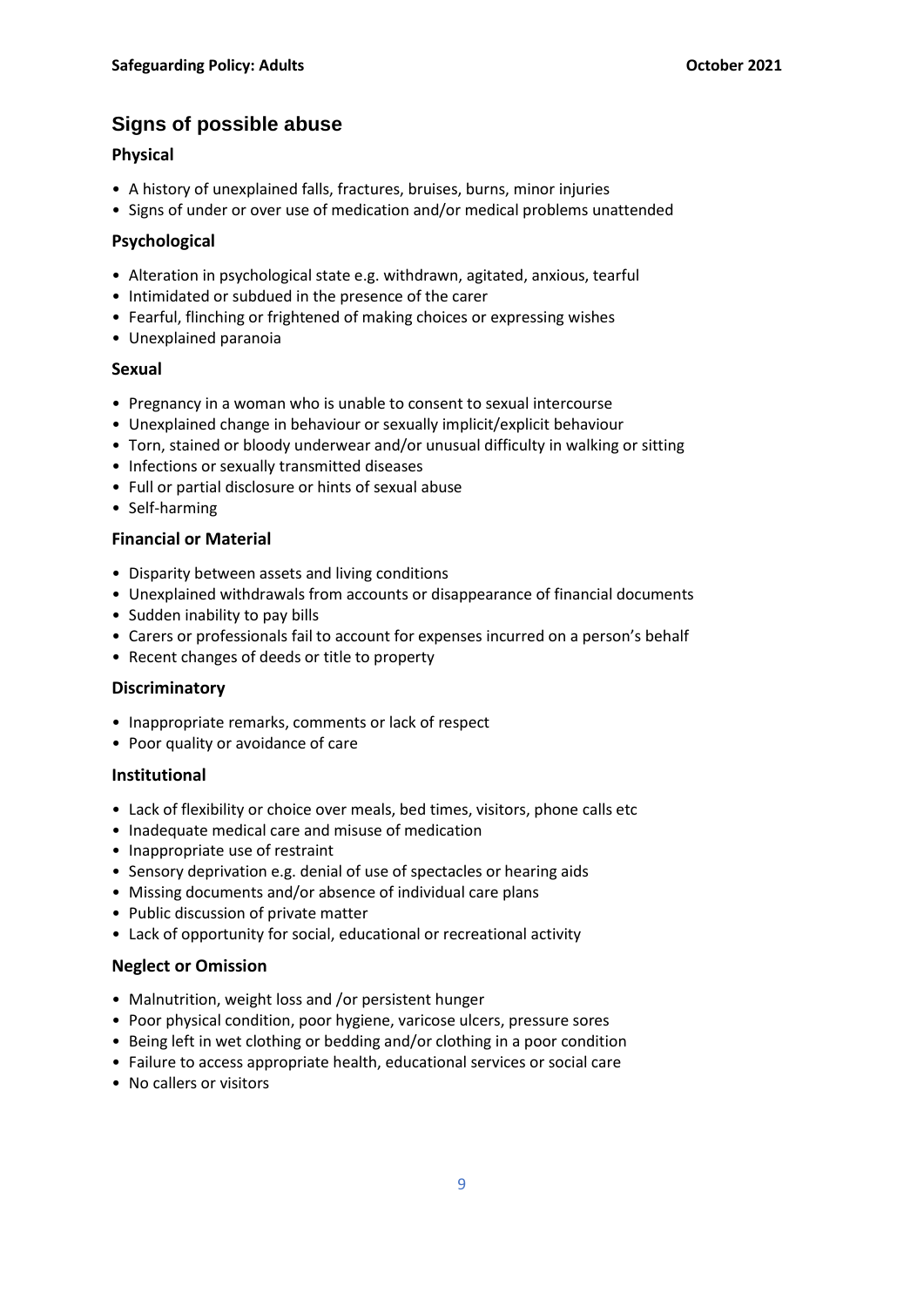## **Self-neglect**

- Very poor personal hygiene
- Unkempt appearance
- Lack of essential food, clothing or shelter
- Malnutrition and/or dehydration
- Living in squalid or unsanitary conditions
- Neglecting household maintenance
- Hoarding
- Collecting a large number of animals in inappropriate conditions
- Non-compliance with health or care services
- Inability or unwillingness to take medication or treat illness or injury

## **Spiritual**

### **This section of the policy is still under development**

### **Domestic**

- Behavioural changes
- Exhibitions of fear
- Withdrawal from group or social engagements
- Subdued in presence of partner/family member
- Excusing behaviours of partner/family member
- Implausible explanations for injuries;

## **Modern slavery**

- Physical appearance: untreated injuries, malnourished, unkempt and neglected
- Isolation: rarely allowed to travel alone, rarely interact or appear unfamiliar with neighbourhood where they work
- Poor living conditions, living and working at same address
- Restricted freedom of movement and unusual travel times: being dropped off/collected for work very early or late at night
- Lack of possessions: no identification documents (passport may have been retained by exploiters), few personal possessions, clothes always the same
- Reluctant to seek help: avoid eye contact, appear frightened, anxious/agitated, withdrawn or hesitant to talk to strangers or the police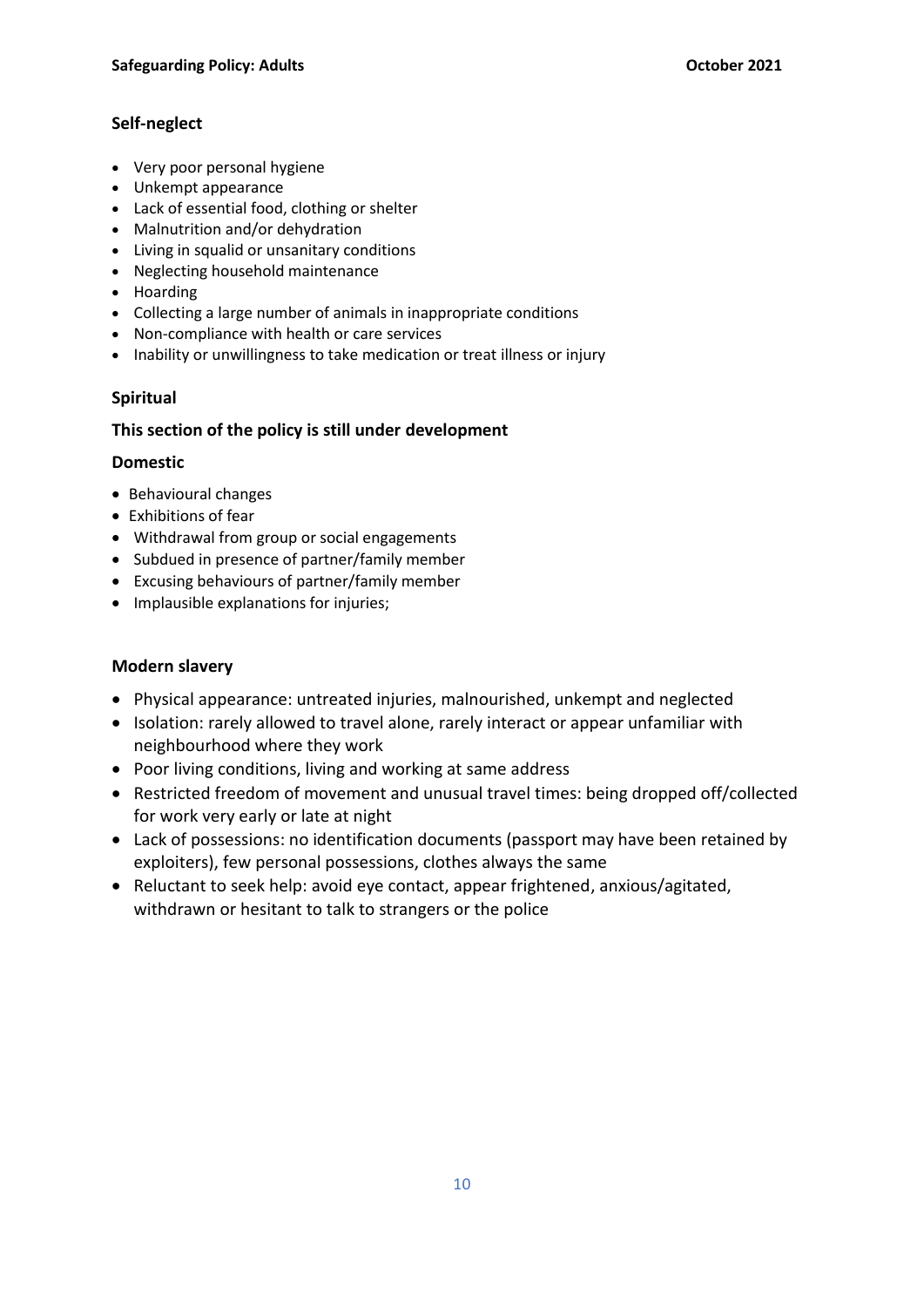# **How to Respond to an Adult wishing to Disclose Abuse**

#### **Listen**

Ensure the physical environment is welcoming, giving opportunity for the child or adult at risk of harm to talk in private but making sure others are aware the conversation is taking place.

- Allow time and space for the person to talk
- Listen without interrupting
- Be attentive and look at them whilst they are speaking
- Show acceptance of what they say (however unlikely the story may sound) by reflecting back words or short phrases they have used
- Don't ask leading questions or make suggestions that may influence or confuse the story
- Try to remain calm, even if on the inside you are feeling something different
- Be honest and don't make promises you can't keep regarding confidentiality
- If they decide not to tell you after all, accept their decision but let them know that you are always ready to listen.
- For those with disabilities, ensure there is someone available who understands their preferred means of communication

#### **Respond**

- You have done the right thing in telling
- I am glad you have told me
- I will try to help you
- Do you want to say anything else?

### **Don't Say**

- Why didn't you tell anyone before?
- I can't believe it!
- Are you sure this is true?
- Why? How? When? Who? Where?
- I am shocked, don't tell anyone else

## **Handling Allegations of Abuse**

Under no circumstances should a staff member or volunteer carry out their own investigation into an allegation or suspicion of abuse. The procedures as below will be followed:

- If there are concerns that an adult **is suffering or is likely to suffer significant harm or is in immediate danger of harm,** then the Church member or the DSL should make an immediate referral to Adult Social Services or, if a criminal offence has occurred, the Police. Identify yourself and the Church you are representing.
- The person in receipt of allegations or suspicions of abuse should report concerns as soon as possible to either DSL (Adults: Sue Duraikan, Children and Young people: Catherine Kang) who are nominated by the Leadership to act on their behalf in dealing with the allegation or suspicion of neglect or abuse, including referring the matter on to the statutory authorities.
- The role of the DSL is to collate and clarify the precise details of the allegation or suspicion and pass this information on to statutory agencies who have a legal duty to investigate.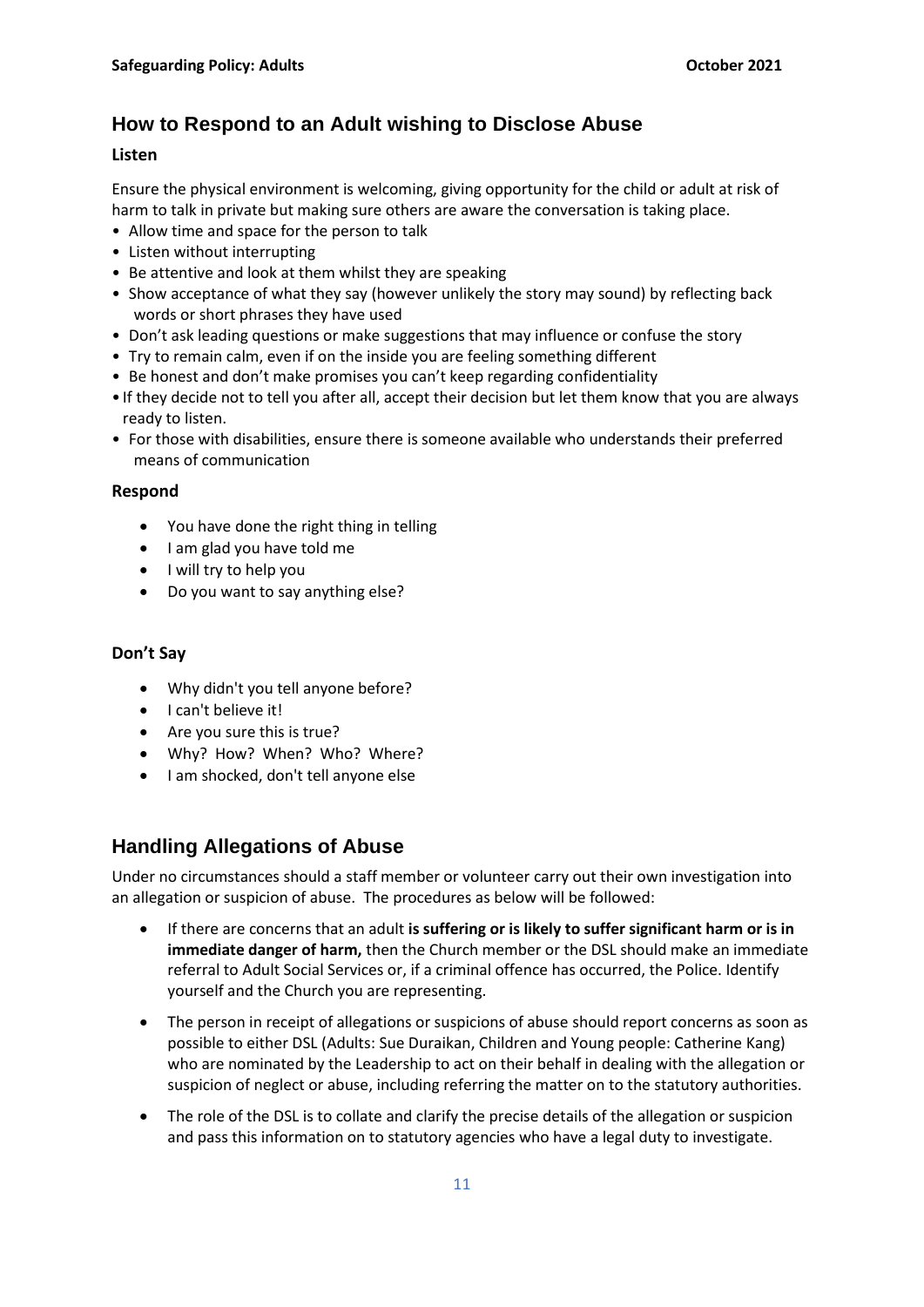- In the absence of the DSL or, if the suspicions in any way involve one of the DSLs, then make the report to the other DSL. If the suspicions implicate both DSLs, then make the report in the first instance to Christian Safeguarding Services (CSS). Alternatively contact Social Services or the Police.
- Where the concern is regarding an adult in need of protection, the DSL will contact Adult Social Services and/or take advice from Christian Safeguarding Services (CSS.
- Suspicions must not be discussed with anyone other than those nominated above. Make a written record of the concerns using the Reporting Form at Appendix 1 (and on the CCSC website). Following the outline of the form ensures that all required information is collected at the time. This will be kept in the Church's locked box. It will also be stored securely electronically
- The Leadership will support the DSL in their role, and accept that any information they may have in their possession will be shared in a strictly limited way on a need to know basis.
- If all are satisfied that the concerns are unfounded, no further action is needed. However, the record MUST be kept.
- It is, of course, the right of any individual as a citizen to make a direct referral to the safeguarding agencies or seek advice from CSS, although the Leadership hope that members of Christ Church will use this procedure. If, however, the individual with the concern feels that the DSL has not responded appropriately, or where they have a disagreement with the DSL(s) as to the appropriateness of a referral they are free to contact an outside agency
- There is no time limit to abuse, and historic abuse will be treated as seriously as recent allegations.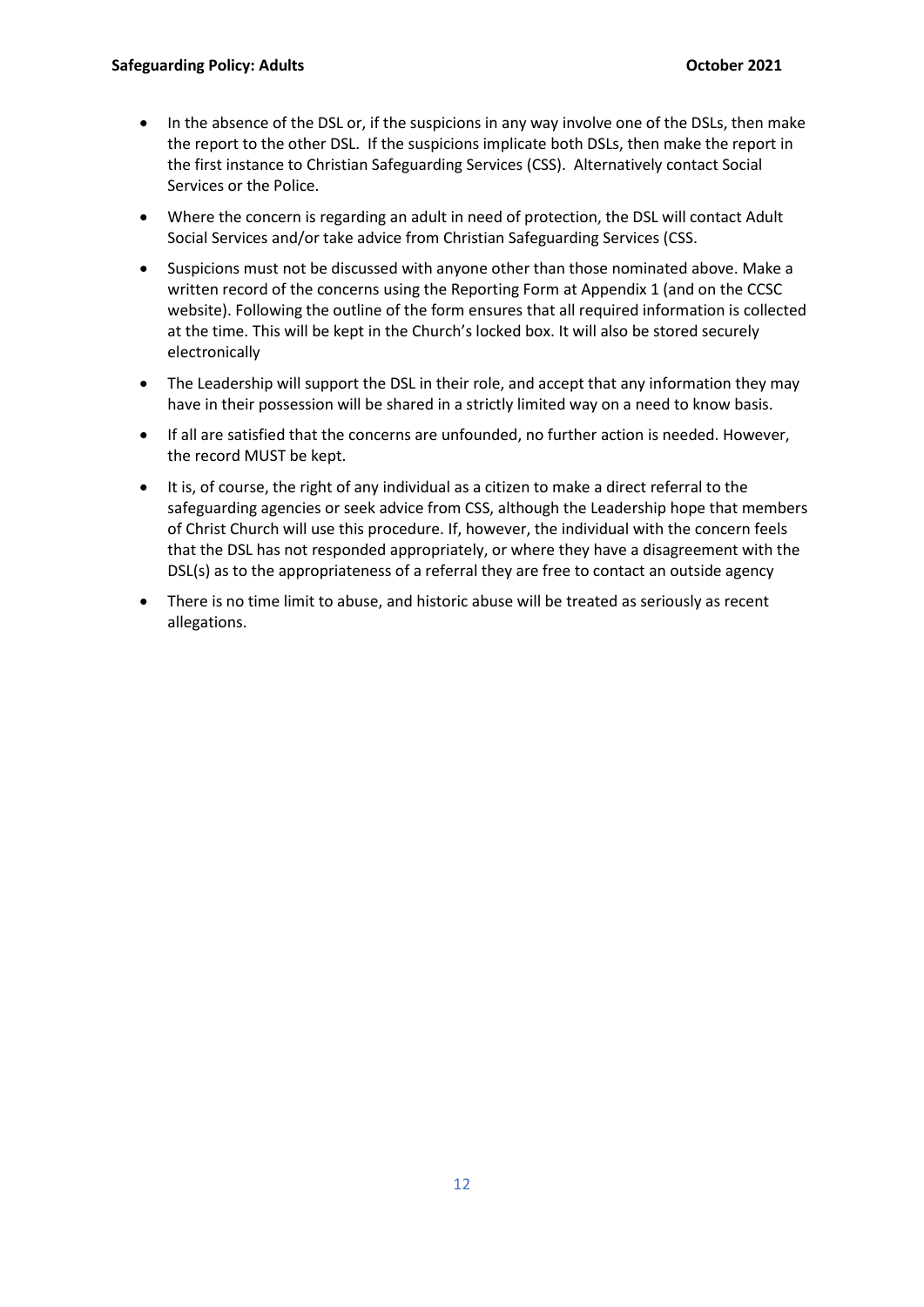#### **TELEPHONE NUMBERS**

| Cambridgeshire Adult Social Care       | Mon-Fri 8am-6pm, 9am-1pm Saturday | 0345 045 5202  |
|----------------------------------------|-----------------------------------|----------------|
|                                        | Out of hours emergency number     | 01733 234 724. |
|                                        |                                   |                |
|                                        |                                   |                |
| Emergency                              |                                   | 999            |
| National Domestic Abuse Hotline        | 24 hours                          | 0808 2000 247  |
| <b>Christian Safeguarding Services</b> | 7 days a week 7am-10pm            | 0116 2184420   |

# **Procedure to be followed where there is a concern that an adult is in need of protection:**

### **Suspicions or Allegations of Abuse of Adults**

- If the adult is in immediate danger or has sustained a serious injury, contact the Emergency Services, informing them of any suspicions.
- If an adult has a physical injury or symptom of potential abuse inform the DSL, who will discuss any concerns with the individual themselves giving due regard to their autonomy, privacy and rights to lead an independent life.
- For advice, contact the Adult Social Care Team who have responsibility under Section 47 of the NHS and Community Care Act 1990 and government guidance, 'No Secrets', to investigate allegations of abuse. Alternatively contact CSS for advice.
- Discuss with CSS any questions and concerns about consent and mental capacity.

## **Allegations of Abuse against a member of staff or church member**

- Allegations against staff or volunteers within the church should be reported to one of the DSLs, on 07879631426 (Sue Duraikan ) or 07423 723255 (Catherine Kang) ( Full details of the allegation will be recorded by the DSL on the Incident/Disclosure/Concern form and should be confirmed by the person making the allegation.
- The DSL will first assess whether any immediate action is required to ensure the safety of everyone involved
- The DSL will consult CSS for professional guidance and will take into account their recommendations.
- The person making the allegation should be informed of the actions that will be taken, including the expected timeframes, wherever appropriate to do so
- The record of the allegation must be passed to Tim Chapman, the senior leader designated to manage allegations
- Tim Chapman will be responsible for managing the allegation internally. This will include but is not limited to:
	- ➢ Consulting the LADO (Local Authority Designated Officer) at the earliest opportunity and within 1 business day at the latest.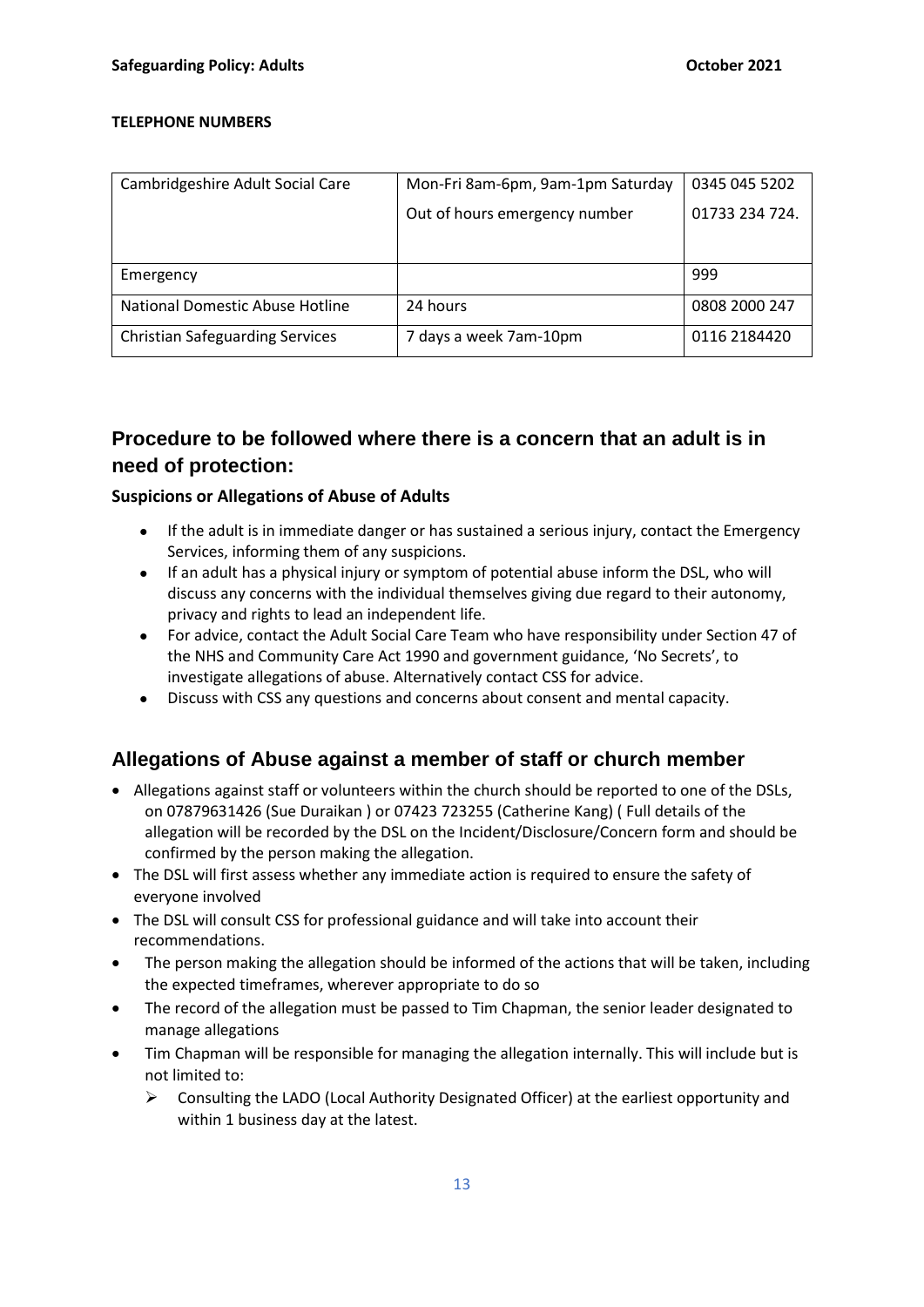- ➢ Seeking initial advice from Christian Safeguarding Services (CSS) if the LADO cannot be contacted.
- $\triangleright$  Dependent upon circumstances and the immediate action required, notifying the individual that an allegation has been received. If so, details of the allegation should not be divulged and care should be taken not to compromise the gathering of evidence.
- $\triangleright$  If the allegation meets the threshold, following instructions from the LADO to ensure that the allegation is thoroughly investigated, and all issues raised are addressed
- $\triangleright$  If the allegation does not meet the threshold for LADO, consulting with CSS, who will provide independent support and advice to ensure transparency
- $\triangleright$  Ensuring that the person accused and any potential victims are supported throughout the investigation
- $\triangleright$  Ensuring the insurers are notified that an allegation has been made if required
- $\triangleright$  Ensuring the trustees are notified that an allegation has been received (NB this notification does not include any unnecessary detail)
- $\triangleright$  Ensuring that full records are maintained throughout the investigation and held confidentially in the church's locked box and securely electronically
- ➢ Reporting to AMiE as required ( See Section 7)
- The subject of the allegation will be withdrawn from work with vulnerable adults at least for the duration of the investigation and may be barred from attending church services.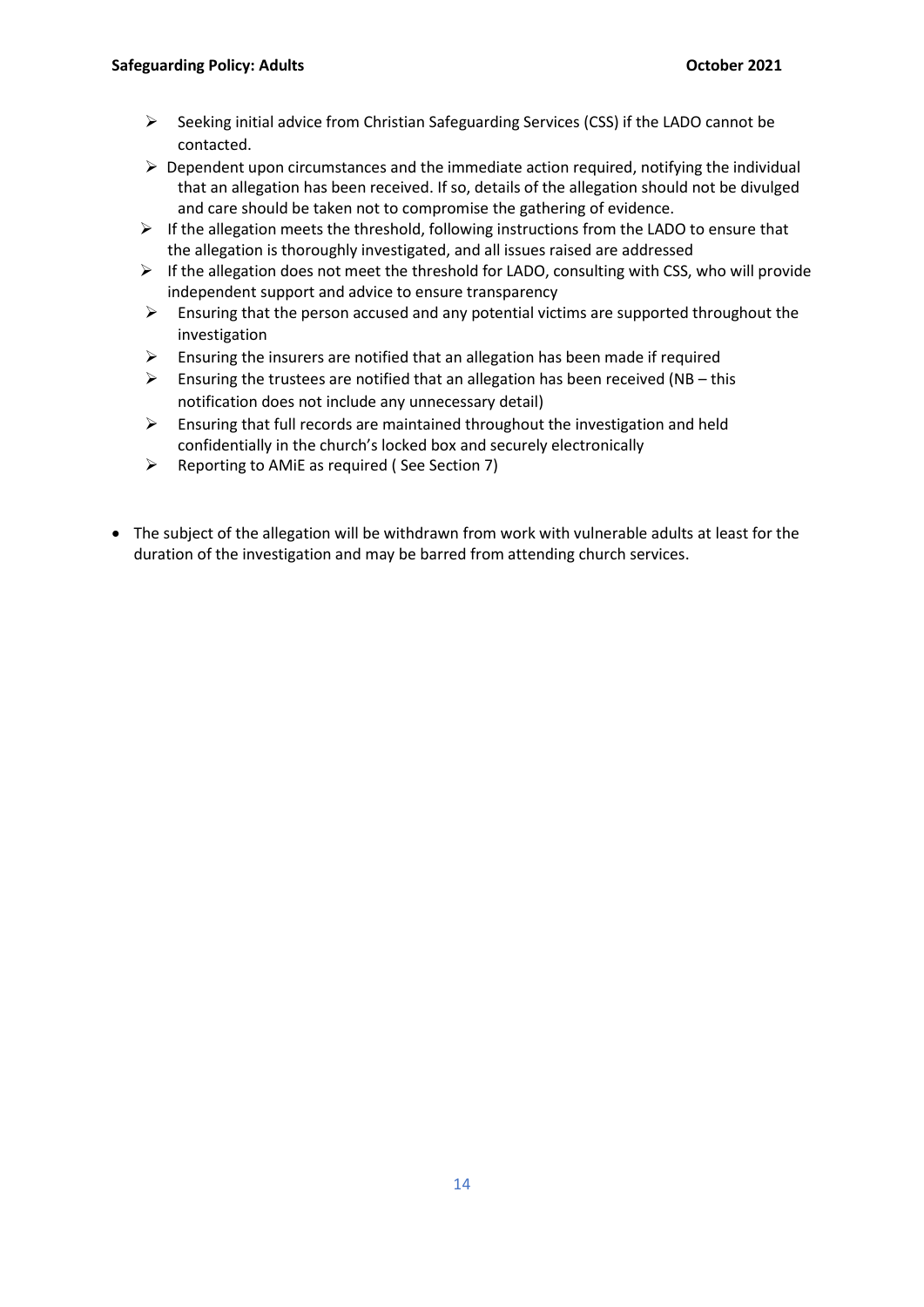# **Section 3: Prevention and Risk Management**

# **Safe recruitment**

The Leadership will ensure all workers will be appointed, trained, supported and supervised in accordance with government guidance on safe recruitment. This includes ensuring that:

- There is a written job description / person specification for the post
- Those applying have completed an application form and a self declaration form
- Those short listed have been interviewed
- Safeguarding has been discussed at interview
- Written references have been obtained, and followed up where appropriate
- A disclosure and barring check has been completed through CSS
- We comply with CSS guidelines concerning the fair treatment of applicants and the handling of information
- Qualifications where relevant have been verified
- A suitable training programme is provided for the successful applicant
- The applicant has completed a probationary period
- CCSC Good Practice guidelines have been shared, read and signed by the new recruit
- The applicant has been given a copy of the organisation's safeguarding policy and knows how to report concerns.
- Where CCSC recruits workers from outside of the UK then we will obtain 'fit person' checks from their home country as well as references from there.
- Supervision and review is provided during the probationary period and beyond
- DBS checks will be updated every 3 years and more frequently if considered wise

# **Good Practice Guidelines for adults**

We are in the process of developing Good Practice Guidelines for all staff and volunteers who provide pastoral and practical support to adults within and on the fringes of the church family.

These will include a focus on:

- Duty of Care
- Position of Trust
- Acceptable touch
- Guidelines for visiting

# **Communication**

The safeguarding message is communicated via the website, where the Safeguarding Policy is also available. We are developing Safeguarding training for staff and volunteers supporting adults at risk of harm. We communicate the importance of safeguarding to the entire church family during our annual church meeting and on an ongoing basis via email as issues arise.

All volunteers and employees working with vulnerable adults are required to read and comply with the Safeguarding policy and to sign a declaration confirming that they have read and understood it.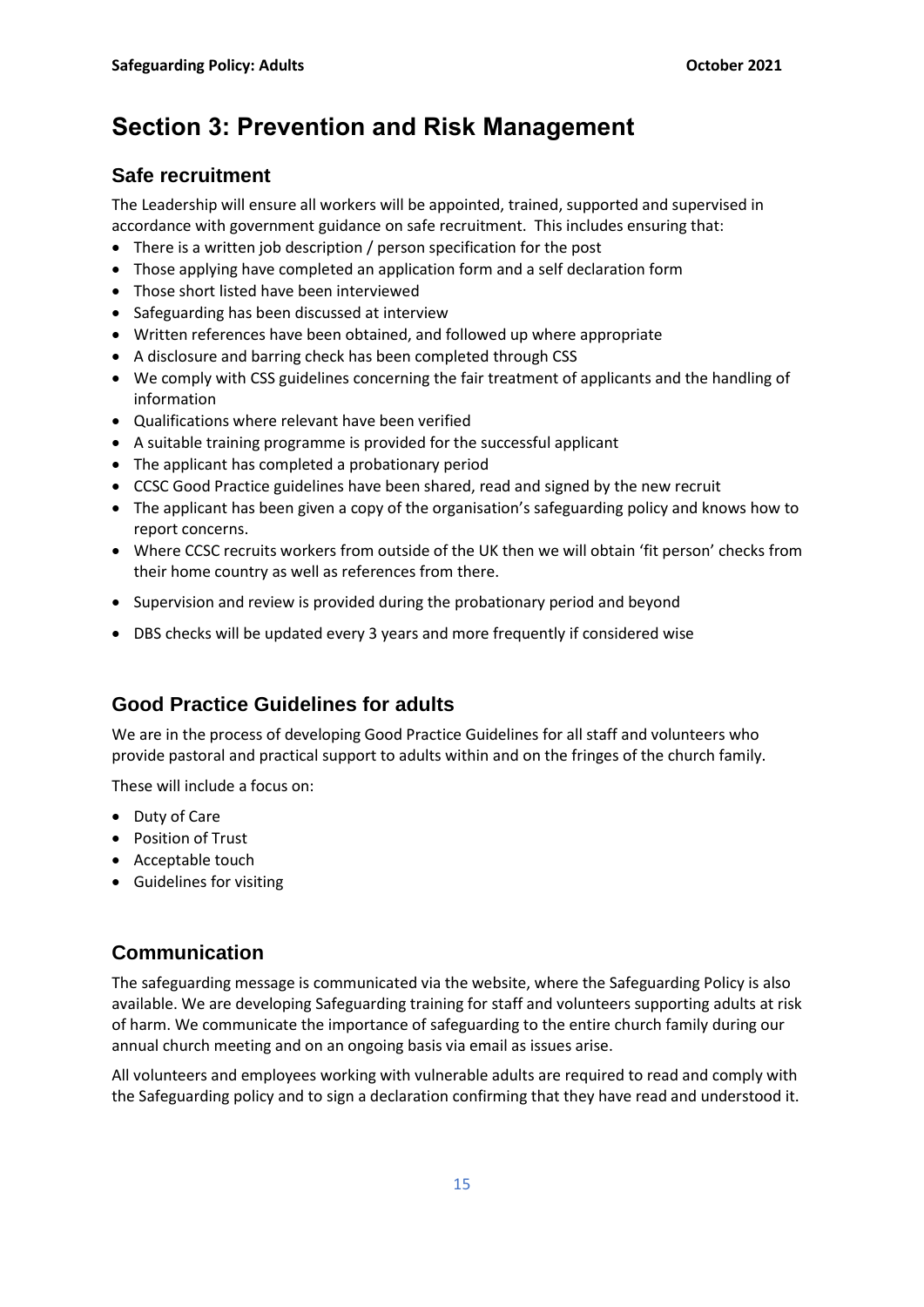# **Working in Partnership**

CCSC does not work in regular partnership with other organisations. However we support a number of mission organisations and undertake due diligence on an annual basis to ensure safeguarding standards are of an appropriately high level. This means asking to see their Safeguarding Policy and asking for any evidence of its application.

# **Working with Ex-offenders or those who pose an actual or potential risk to others**

As a church, we believe in the power of God to forgive and transform individuals. We also believe that every individual is valuable to God and should be protected; particularly those who are vulnerable.

- Where the church becomes aware that an individual is an ex-offender or that they may pose a risk to vulnerable people, the church leaders will enter into an open and frank discourse with that individual to understand the context and the risks
- With the consent of the individual, the church will seek to work in partnership with probation services or other agencies supporting the individual where appropriate
- The leaders will assess the risk posed by the individual and a formal risk assessment will be formulated
- A written agreement with the individual will be drawn up and will be signed by both the church leaders and the individual. The agreement will include:
	- The church's commitments to the individual who poses the risk
	- The steps the church will take to support the individual while simultaneously protecting everyone in the church community
	- The restrictions and conditions that will be applied to the individual's involvement in the life of the church
	- The consequences of failure to comply with the agreement
	- When and how the risk assessment and formal contract will be reviewed
- All decisions and agreements will be formally recorded and securely stored
- The individual who poses a risk will be fully involved in the planning process and information will only be shared with church members by the leaders either:
	- With the agreement of the individual who poses a risk
	- Where information needs to be shared to protect vulnerable people and then, only the minimum information that is essential will be shared and the individual will be informed in advance what information will be shared
- If the individual chooses to avoid the process or leave the church to avoid the management of the risk and starts to attend elsewhere, the church leaders will take specialist advice including whether this information should be passed on.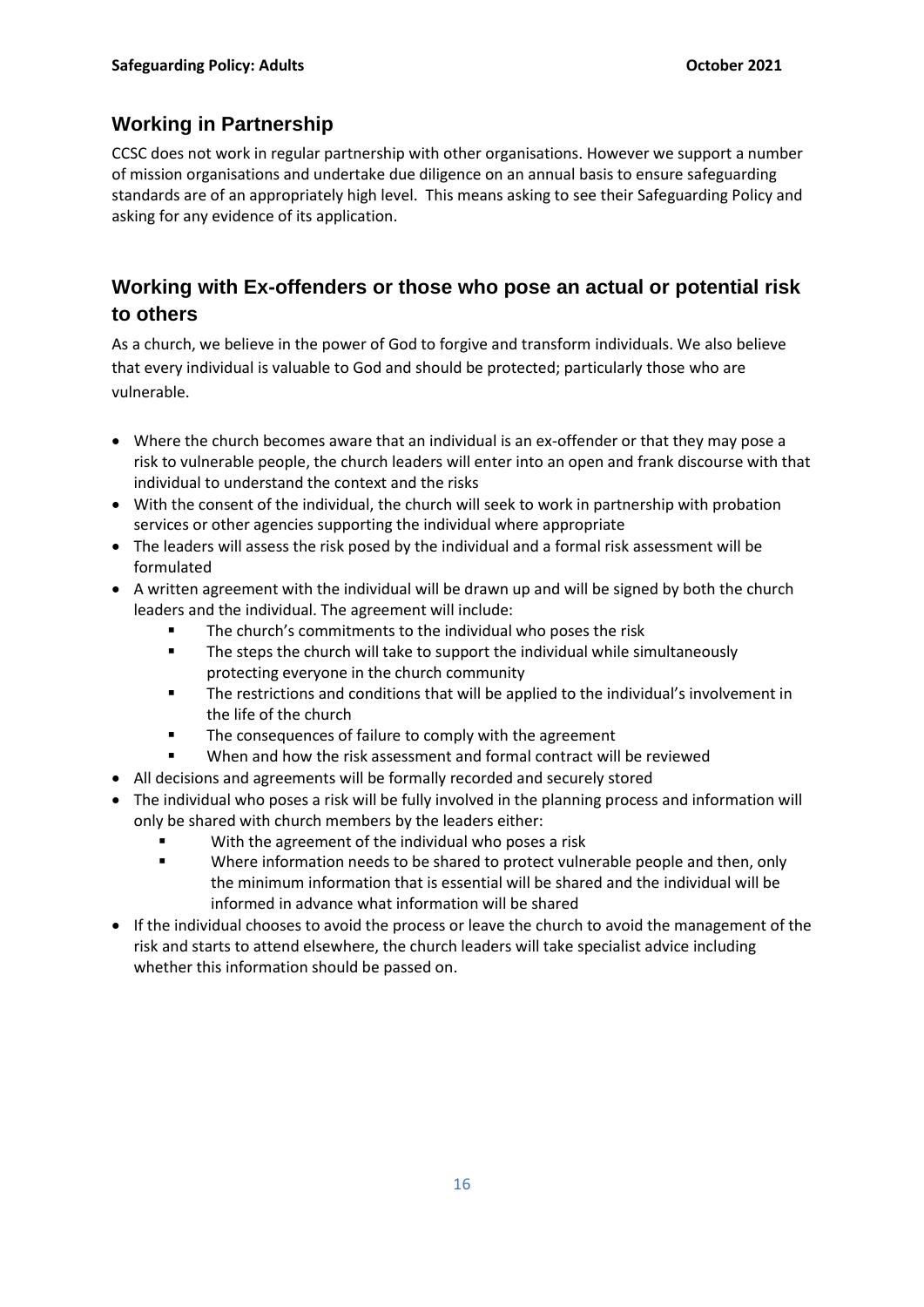# **Section 4: Pastoral Care**

## **Supporting those affected by abuse**

The Leadership is committed to offering pastoral care, working with statutory agencies as appropriate, and support to all those who have been affected by abuse who have contact with or are part of the church. We are a small church and do not offer designated programmes. However, the Minister, Youth worker or Pastoral Associate can supply details of appropriate counselling organisations as needed. Personal support through pastoral ministry is offered in our small groups, prayer triplets and one-to-one from the Minister or Pastoral Associate on request.

## **Visiting adults**

Visiting vulnerable adults in their homes is an essential element of many church staff and volunteers' roles. Many members and contacts will be well known to staff and volunteers and where there have been no previous concerns, the level of risk to staff/volunteers or adult visited will usually be low. However, unexpected circumstances can be encountered, some of which may place a staff member/volunteer at risk. For example, the unexpected presence in the home of a relative or friend with a history of violence or threatening behaviour. Unfortunately, case histories also show that a vulnerable adult may be at risk from a staff member/volunteer. For these reasons it is very important to ensure that all parties are as safe as they can be, and that there is accountability and transparency in the manner in which we engage in lone working or visits to homes.

To assure the person you are visiting of their safety, and for your own as a visitor:

• If there are any concerns or risks known before a visit is made, you are advised always to undertake a risk assessment in consultation with the DSL or member of church staff who will pass it on to the DSL. In these circumstances, consider whether the visit is necessary, or whether you should be accompanied by another staff member/volunteer. In addition, visiting in pairs may be advisable, especially if the adult is perceived to be vulnerable.

• Make clear you are visiting on behalf of the church and that you will keep track of times you visit, available to eldership

• Do not call unannounced; call by arrangement, if appropriate telephoning the person just before visiting.

• Be clear about what support you can offer and the purpose and limitations of any pastoral care/support that is available. Be prepared to review and recommunicate if necessary.

• Do not make referrals to any agency that could provide help without the adult's permission, and ideally encourage them to set up the contact, unless there are safeguarding concerns (elsewhere in policy?).

• Never *offer* 'over-the-counter' remedies to people on visits or *administer* prescribed medicines, even if asked to do so.

• Do not accept any gifts from adults other than token items, to avoid misunderstandings or subsequent accusations from the person or their family. If someone wants to make a donation to the church, put it in an envelope, mark it on the outside as a donation and obtain a receipt from the Treasurer.

• Make a note of the date when you visit people, keep appropriate records and periodically review with the agreed staff member and say what is concerning or going well. They will report safeguarding concerns to the DSL who will ask for your own record.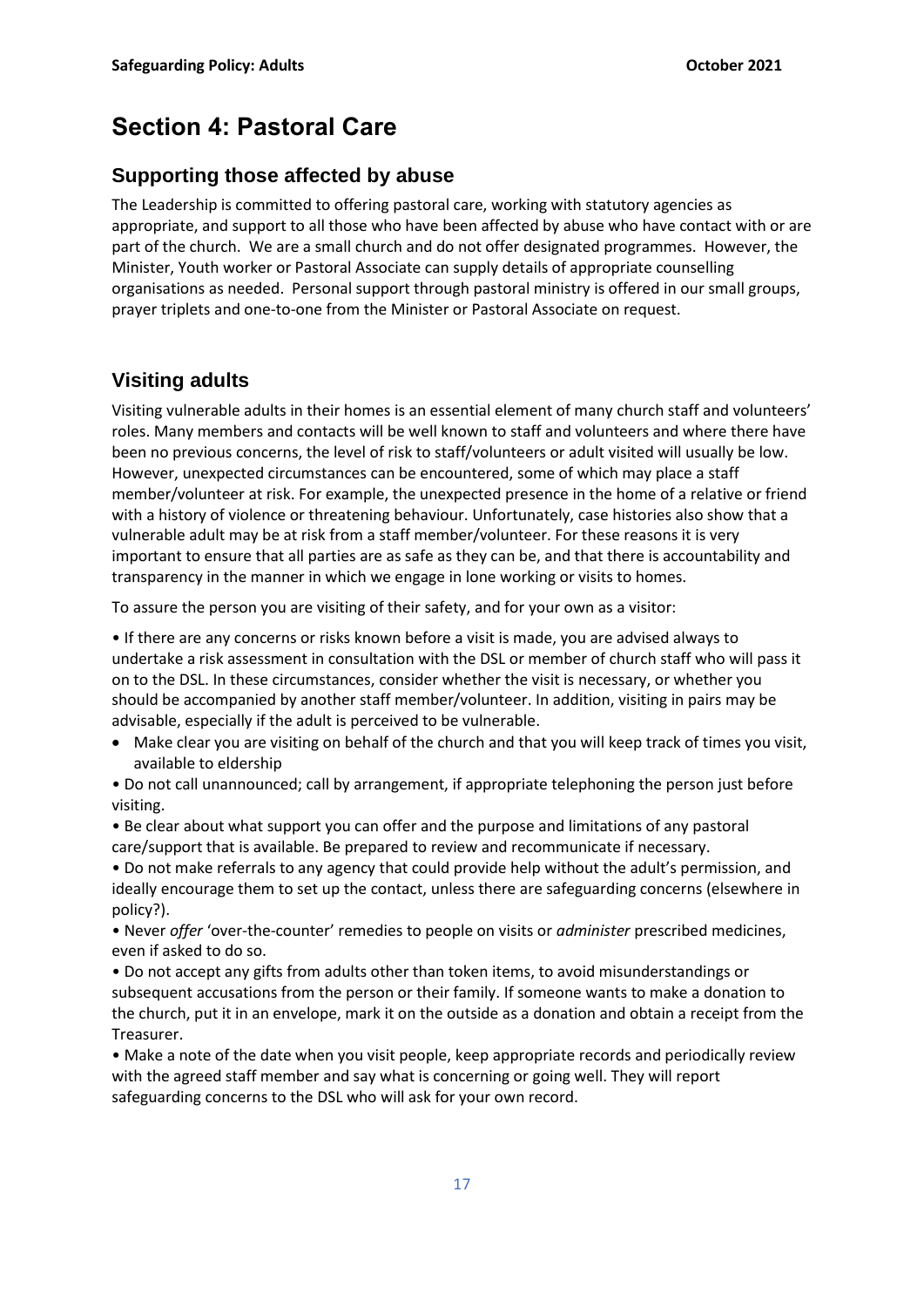# **Section 5: Reporting to AMiE**

We will report to AMiE a serious safeguarding incident meeting any of the following criteria:

- Any allegation made against an ordained or non-ordained member of the church's leadership team.
- Any allegation which has been or could potentially be reported or inferred in the media (including local press, Christian press or social media, blogs and vlogs) referencing the name of the church.
- Any allegation of an incident or incidents which took place on church premises or within the context of the church's ministry activities (including weekends away, small groups, youth work)

We will also report to AMiE any incident meeting any oof the following criteria:

- Where an action or allegation has been made against the church, a church member or the minister which could cause CCSC's name, and so AMiE's name by association, to be referred to negatively in the press.
- Where a matter has occurred which, should it come to light, would be likely to cause the media (including social media) to write negatively about AMiE, CCSC or the minister

Mechanism for reporting safeguarding incidents to AMiE:

For safeguarding incidents, the AMiE Safeguarding Trustee, Vicki Bonnett, must be contacted within 24 hours of the DSL becoming aware.

Follow up with a brief written report (within 48 hours of reporting to AMiE Safeguarding Trustee) to the AMiE Safeguarding Trustee, noting the key points and the decision process for any actions for the church and AMiE

**Vicki Bonnett**

**Mobile 07787 553 306**

**Email: safeguarding@anglicanmissioninengland.org**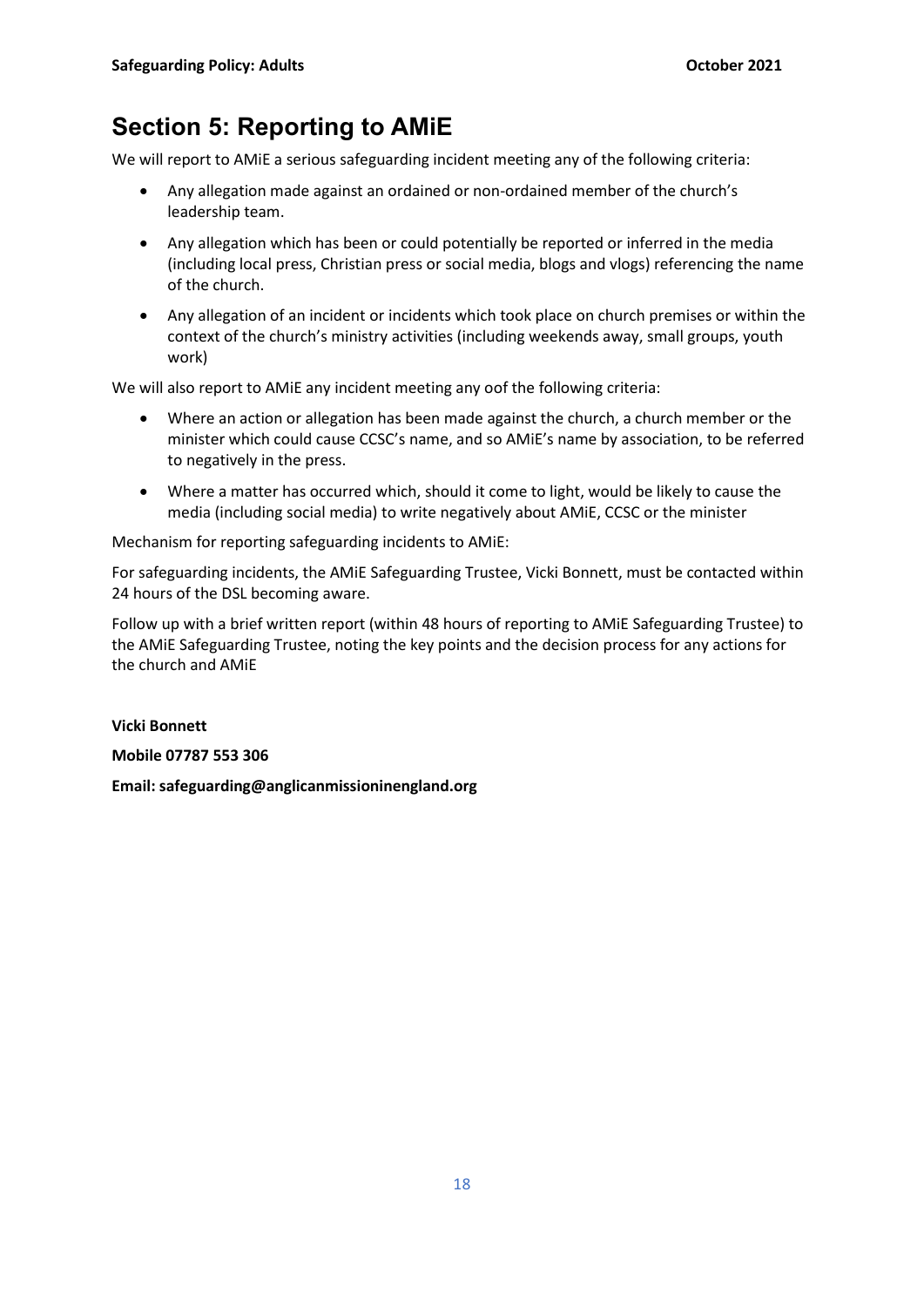# **Appendix 1: What to do in the event of suspicion or disclosure**

## Under no circumstances should a worker carry out their own investigation into an allegation or suspicion of abuse. Please follow the procedures below:



- You must not discuss your suspicions or information with anyone other than those nominated above.
- You must make a written record of the concerns using the CCSC Reporting Form and keep it in a secure place. Liaise with Catherine or Sue on this.
- Reporting forms are also available in the equipment box of each children's • The Reporting Form is available on the CCSC website Members Section. group; follow the outline of the form to ensure that all required information is collected at the time.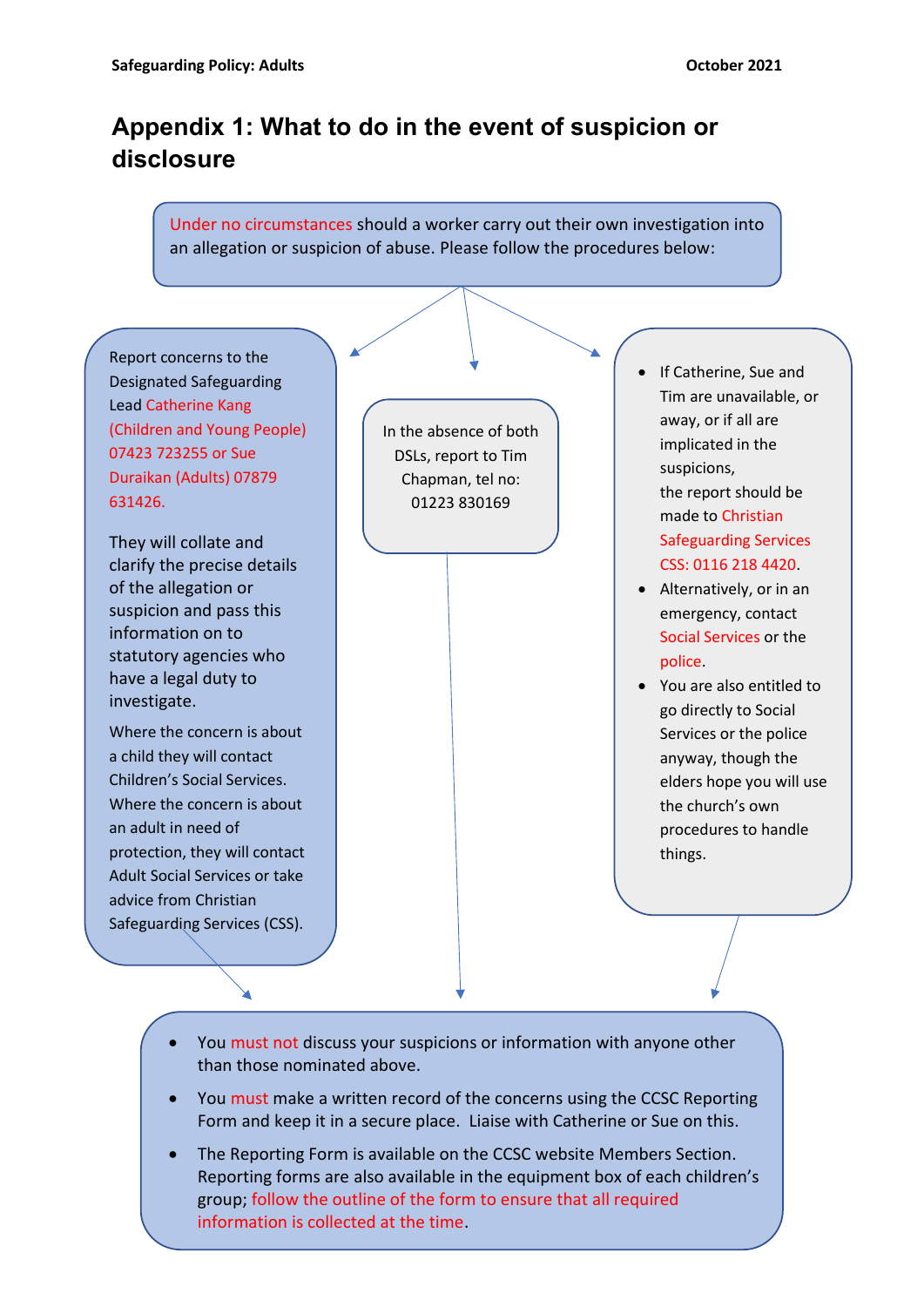# **Appendix 2: Form for reporting an incident/disclosure/allegation/concern**

| About this form and the person completing it                                                                                                        |                                                 |                        |                                          |  |
|-----------------------------------------------------------------------------------------------------------------------------------------------------|-------------------------------------------------|------------------------|------------------------------------------|--|
| Your name                                                                                                                                           | Your phone<br>number                            | Your mobile<br>number  | Your e-mail address                      |  |
| Group/ministry area                                                                                                                                 |                                                 |                        | Date completed                           |  |
| About the person or people we are concerned about or involved in the incident<br>(If an allegation, the details of the person making the allegation |                                                 |                        |                                          |  |
| Their name(s)                                                                                                                                       | <b>Their Address</b>                            | Their Date of<br>birth | Is it an<br>Incident/disclosure/concern? |  |
| Please insert<br>more lines as<br>required                                                                                                          |                                                 |                        |                                          |  |
|                                                                                                                                                     | If an allegation, details of the person accused |                        |                                          |  |
| Please provide as much information as possible or necessary to identify them                                                                        |                                                 |                        |                                          |  |
| Details of the incident/disclosure/concern                                                                                                          |                                                 |                        |                                          |  |
|                                                                                                                                                     | What happened/was said/have you noticed etc?    |                        |                                          |  |